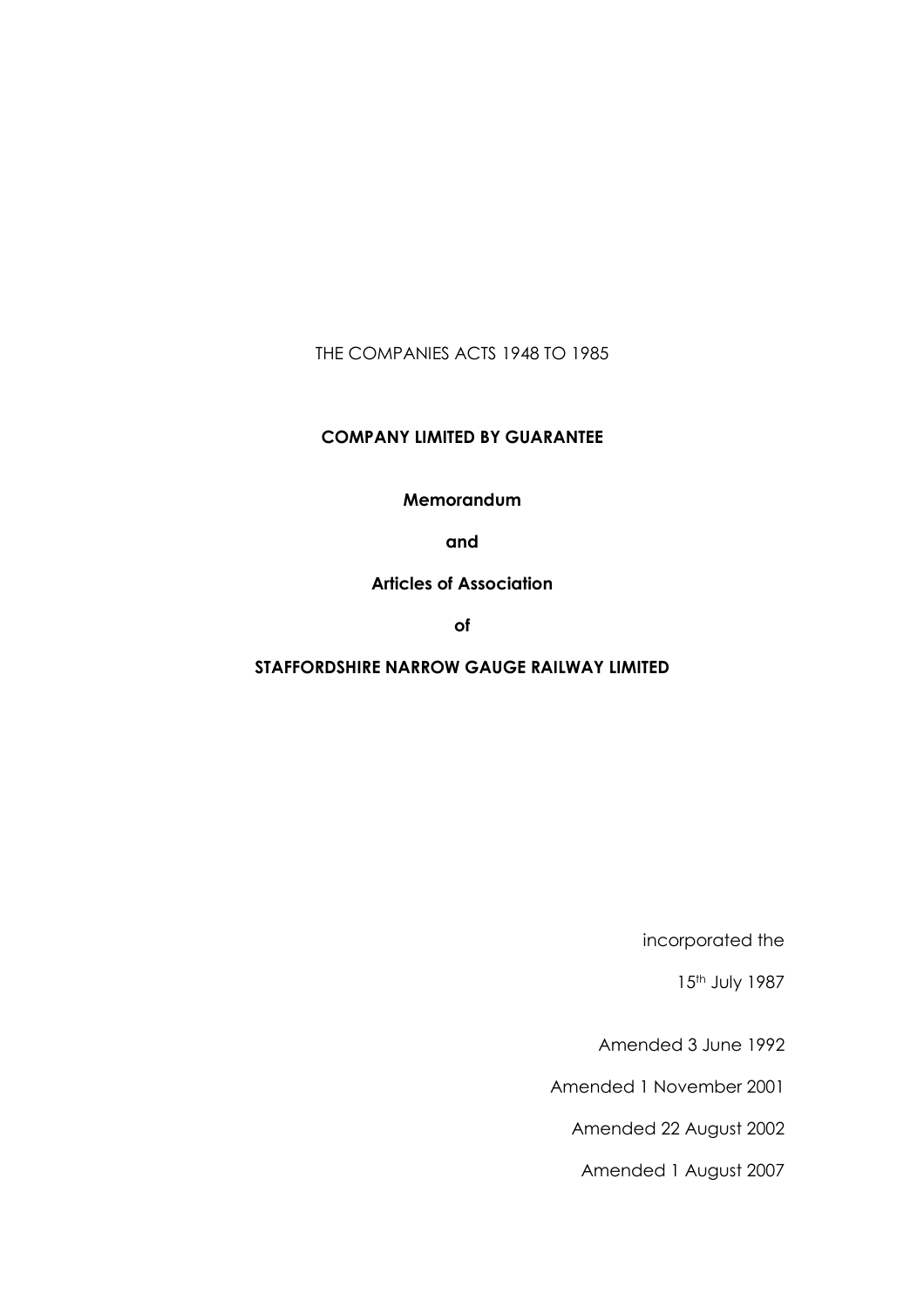The Companies Act 1985 \_\_\_\_\_\_\_\_\_\_\_

## COMPANY LIMITED BY GUARANTEE AND NOT HAVING A SHARE CAPITAL

\_\_\_\_\_\_\_\_\_\_\_

## Memorandum of Association

of

#### STAFFORDSHIRE NARROW GAUGE RAILWAY

- 1. The name of the Company (hereinafter called "the Association") is "Staffordshire Narrow Gauge Railway Limited".
- 2. The registered office of the Association is to be situated in England and Wales.
- 3. The objects for which the Association is established are:
	- (i) To promote and to further the education of the public in the history of the narrow gauge railway and general transport heritage, with special emphasis to the Staffordshire area; by the creation and operation of narrow gauge railways, tramways, or other forms of transport. (Narrow Gauge, defined as any gauge measure between running rails as less than 4ft 8½ inches).
	- (ii) In furtherance of the object in sub-clause one of this clause, but not otherwise, and without prejudice to the generality of subclause one of this clause:
		- (a) To purchase, take on lease, or otherwise acquire any narrow gauge railway or tramway, or any part or parts thereof, or rolling stock or relics, and to construct, equip, maintain, work and use narrow gauge railways, and tramways and to acquire running powers, rights or easements over any narrow gauge railway, tramway or other property.
		- (b) To carry and convey passengers, goods, livestock and all kinds of merchandise by the said railways and tramways.
		- (c) To promote and make application to the Department of Transport and to any other competent authority for all or any Order or Orders, Amendment Order or Orders, licences, consents, or permissions necessary or expedient for the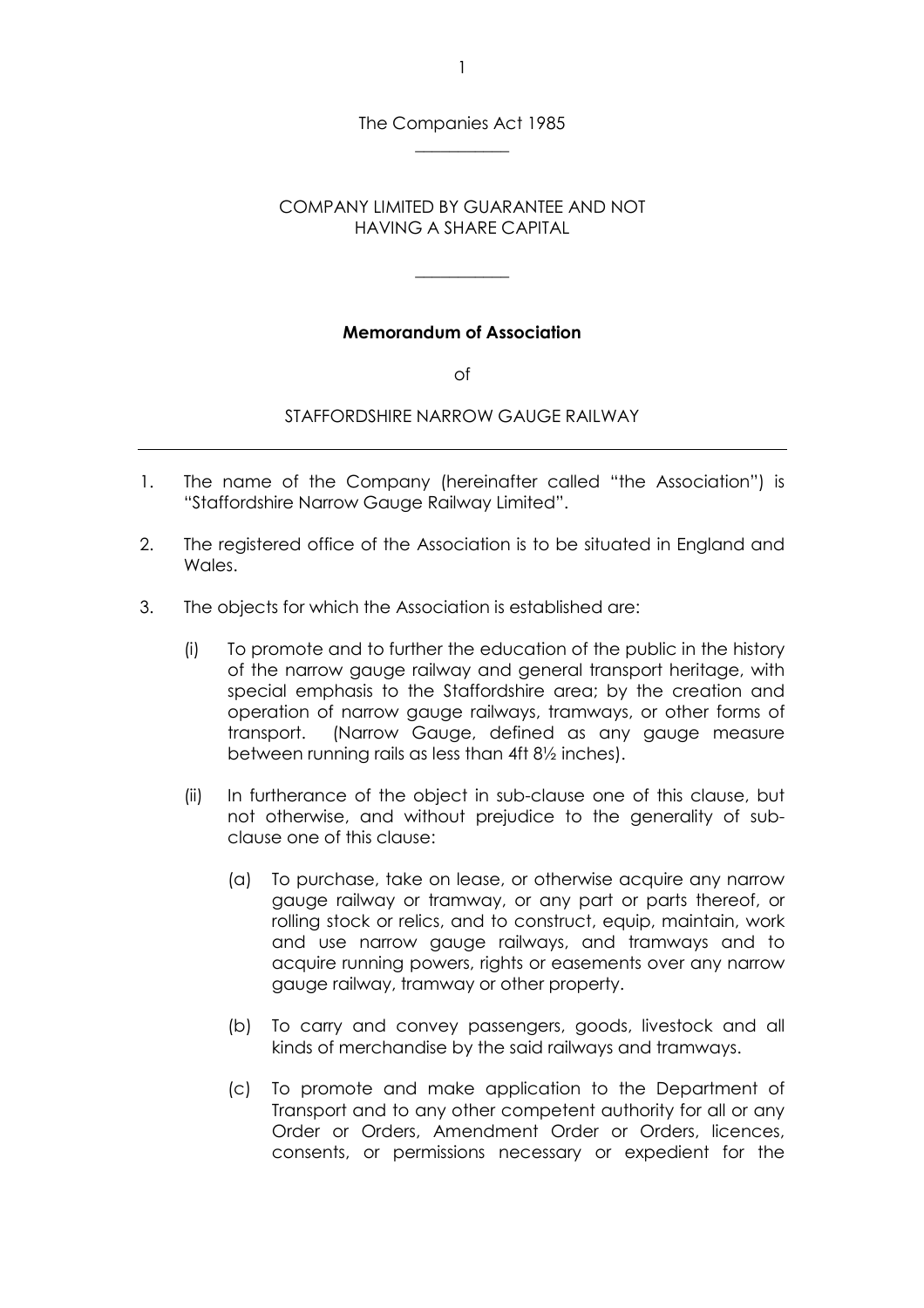acquisition or operation of the said railways or tramways, or otherwise for the furtherance of the objects of the company.

- (d) Without prejudice to the generality of the other sub-clauses of sub-clause two, to create and operate a narrow gauge railway at Amerton Working Farm, nr. Weston, Stafford.
- (e) Within a museum or museums to commemorate the manufacturers and operators of Narrow Gauge and other equipment in the Staffordshire area.
- (f) In the furtherance of the objects of the Association, but not otherwise, and subject to the restrictions imposed by the other clauses of this memorandum, to borrow or raise money for the purposes of the Association.
- (g) In furtherance of such objects, but not otherwise, the Association shall have power to trade in any manner compatible with the objects of the Association as the Members of its Council of Management or Governing Body may, from time to time, decide any profit from such trading, after paying expenses of trading, to be applied solely for the objects of the Association.
- (h) The doing of all such other things as are incidental or conducive to the attainment of the objects of the Association specified in sub-clause two or any of them.
- 4. In case the Association shall take or hold any property subject to the jurisdiction of the Charity Commissioners for England and Wales, the Association shall not sell, mortgage, charge or lease the same without such authority, approval or consent as may be required by law, and as regards any such property, the Member of its Council of Management or Governing Body of the Association shall be chargeable for such property as may come into their hands, and shall be answerable and accountable for their own acts, receipts, neglects and defaults, and for the due administration of such property, in the same manner and to the same extent as they would as such Member of its Council of Management or Governing Body have been if no incorporation had been effected, and the incorporation of the Association shall not diminish or impair any control or authority exercisable by the Chancery Division or the Charity Commissioners over such Member of its Council of Management or Governing Body, but they shall, as regards any such property, be subject jointly and separately to such control or authority as if the Association were not incorporated. In case the Association shall take or hold any property which may be subject to any trusts, the Association shall only deal with the same in such manner as allowed by law, having regard to such trusts.
- 5. The income and property of the Association, whensoever derived, shall only be applied solely towards the promotion of the objects of the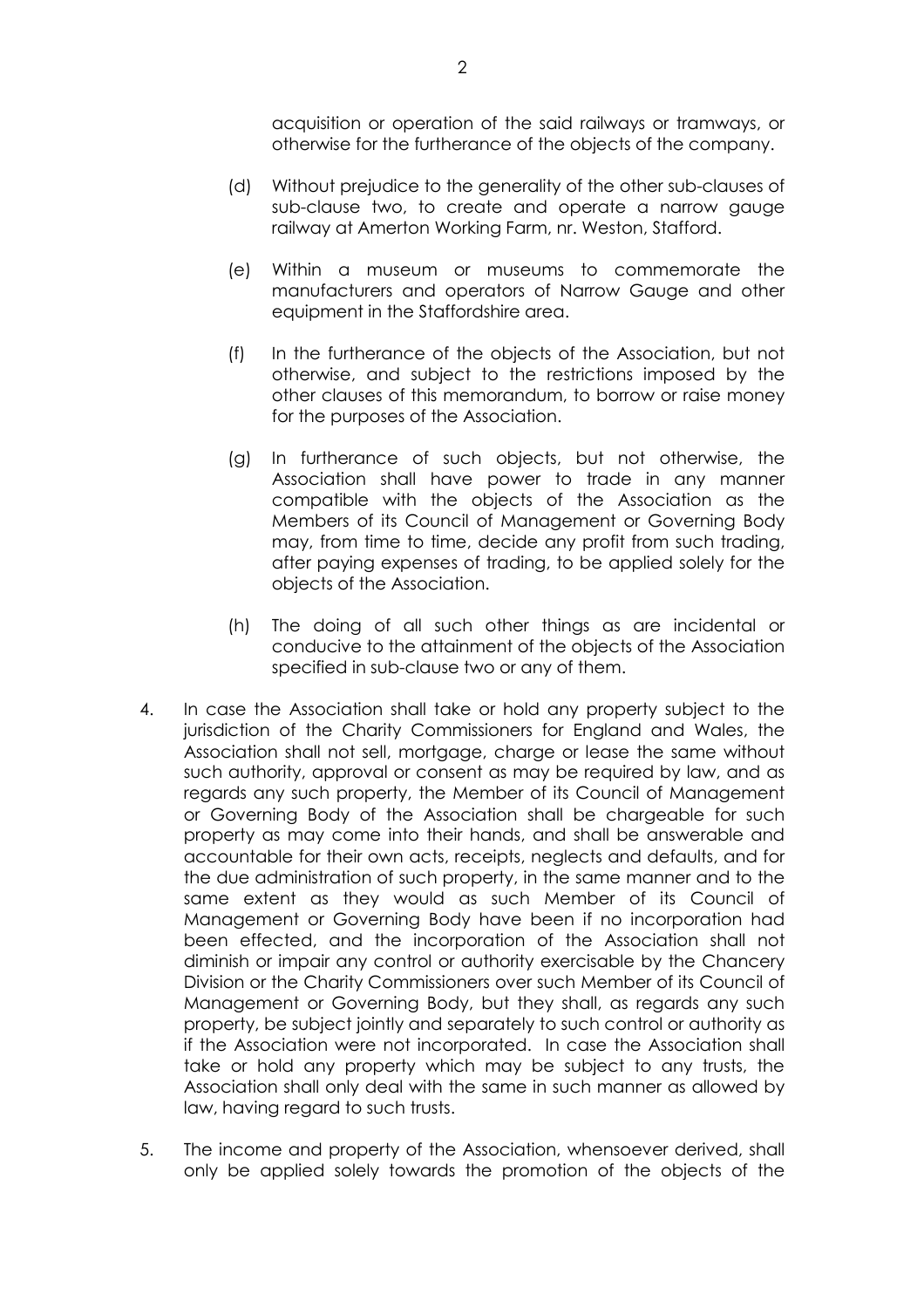Association, as set forth in this memorandum of association; and no portion thereof shall be paid or transferred directly or indirectly, by way of dividend, bonus or otherwise howsoever by way of profit to the members of the Association.

 Provided that nothing herein shall prevent payment, in good faith, of remuneration to any officer or servant of the Association or to any member of the Association in return for any services actually rendered to the Association, nor to prevent the payment of interest at a rate not exceeding 2% per annum below the current bank rate of Bank of England plc. on money lent, or reasonable and proper rent for premises demised or let by any member to the Association, but so that no member of the Council of Management or Governing Body of the Association shall be appointed to any salaried office of the Association paid by fees, and that no remuneration or other benefit in money or money's worth shall be given by the Association to any member of such Council of Management or Governing Body except repayment of out-of-pocket expenses and interest at the rate aforesaid on money lent, or reasonable and proper rent for premises demised or let to the Association unless the prior permission of the Charity Commission has been obtained. Provided that the provision last aforesaid shall not apply to any payment to any railway, gas, electric lighting, water, cable or telephone company of which a member of the Council of Management or Governing Body may be a member or any other company in which such member shall not hold more than one-hundredth part of the capital, and such member shall not be bound to account for any share of profits he may receive in respect of such payment.

- 6. The liability of the members is limited.
- 7. Every member of the Association undertakes to contribute to the assets of the Association, in the event of its being wound-up during the time that he is a member or within one year after he ceases to be a member, for payment of the debts and liabilities of the Association contracted before he ceases to be a member, and of the costs, charges, and expenses of winding-up, and for the adjustment of the rights of the contributories amongst themselves, such amount as may be required, not exceeding One Pound Sterling (£1).
- 8. If upon the winding-up or dissolution of the Association there remains, after the satisfaction of all its debts and liabilities any surplus whatsoever, the same shall not be paid to or distributed among the members of the Association, but shall be given or transferred to some other charitable institution or institutions having objects similar to the objects of the Association, and which shall prohibit the distribution of its or their income and property amongst its or their members to an extent at least as great as is imposed on the Association under or by virtue of Clause 6 hereof, such institution or institutions to be determined by the members of the Association at or before the time of dissolution, and if and so far as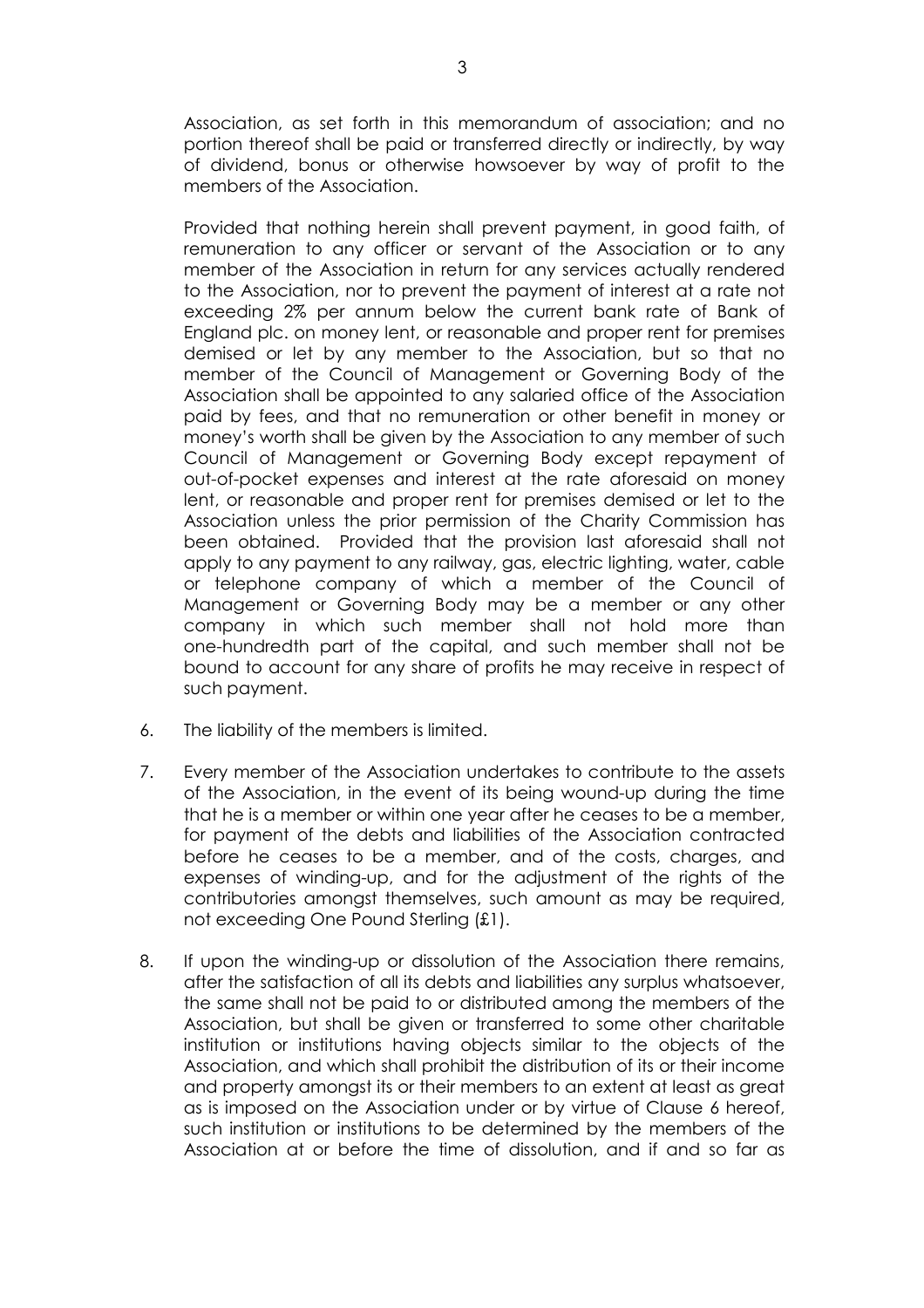effect cannot be given to the aforesaid provision, then to some charitable object.

9. No addition alteration or amendment shall be made to or in the provisions of the Memorandum of Association for the time being in force unless the same have been previously submitted to and approved by the Charity Commissioners for England and Wales.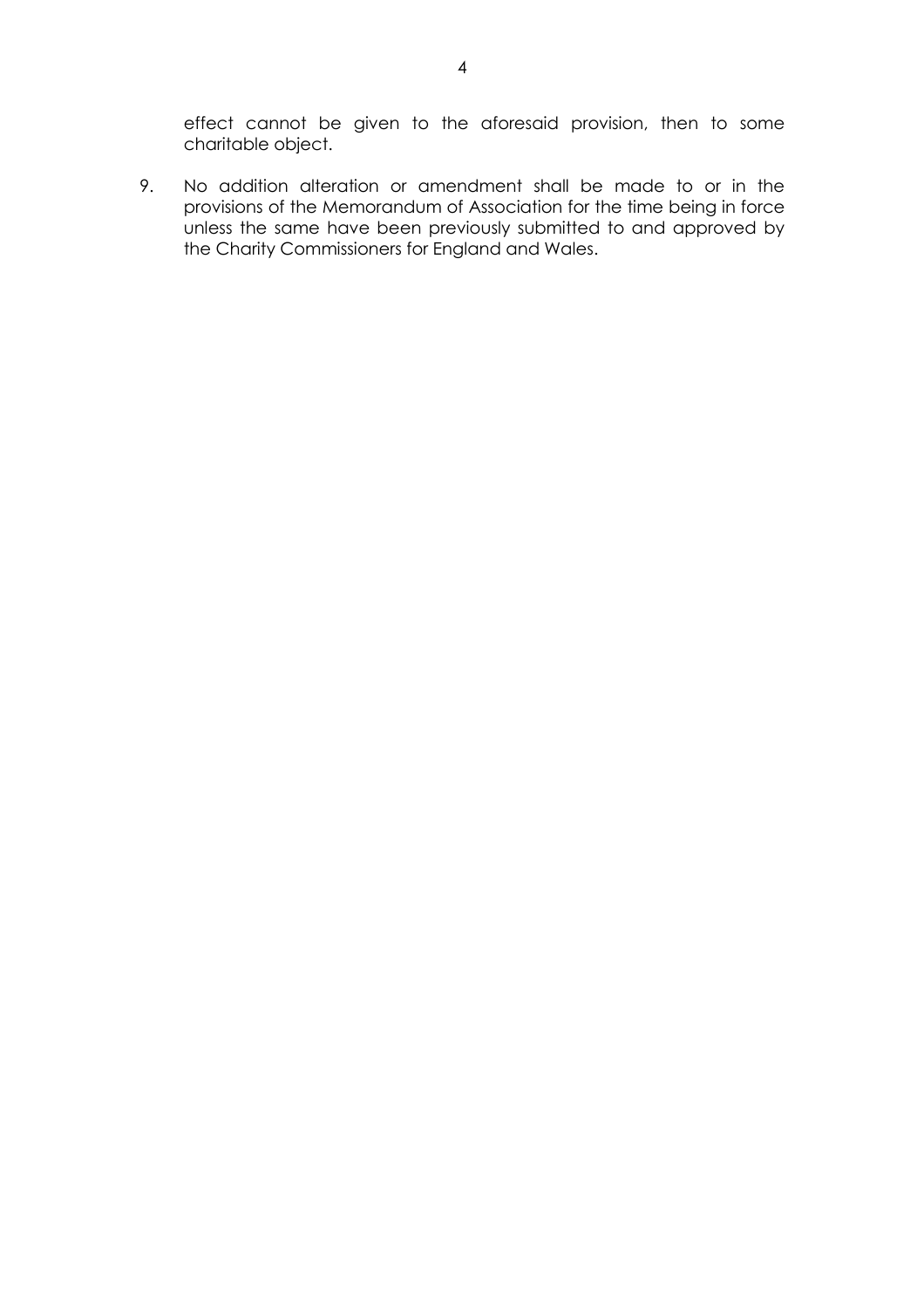We, the subscribers to this Memorandum of Association, wish to be formed into a Company pursuant to this Memorandum.

#### NAMES AND ADDRESSES OF SUBSCRIBERS

Stephen John Scott 52 Mucklow Hill Halesowen Birmingham B62 8BL

Company Formation Agent

Jacqueline Scott 52 Mucklow Hill Halesowen Birmingham B62 8BL

Witness to the above Signatures **State State Second** John Scott

Dated 6 May 1987

 52 Mucklow Hill Halesowen Birmingham B62 8BL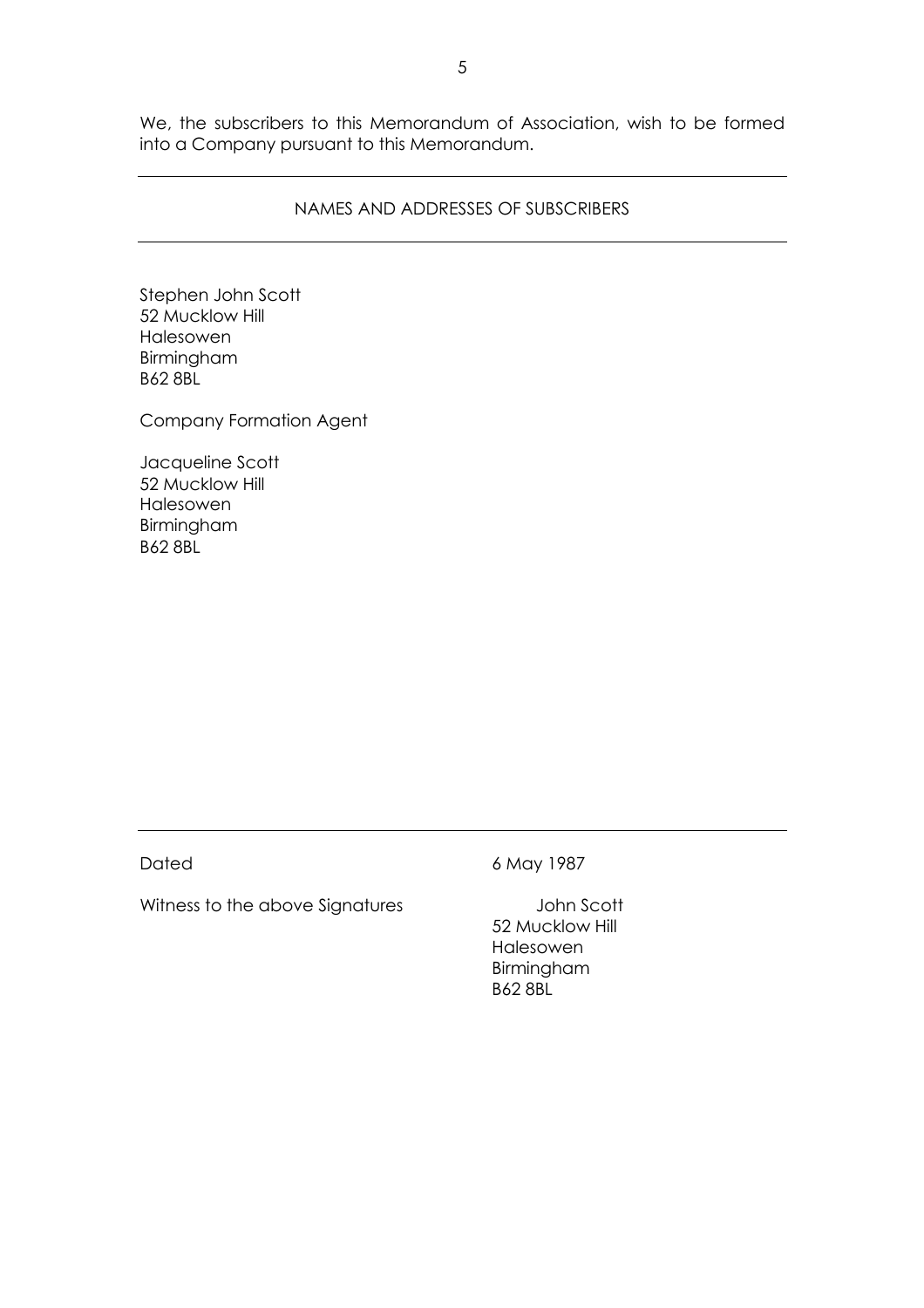## The Companies Act 1985 \_\_\_\_\_\_\_\_\_\_

## COMPANY LIMITED BY GUARANTEE AND NOT HAVING A SHARE CAPITAL

#### \_\_\_\_\_\_\_\_\_ Articles of Association

of

#### STAFFORDSHIRE NARROW GAUGE RAILWAY LIMITED

## GENERAL

1. In these presents the words standing in the first column of the Table next hereinafter contained shall bear the meaning set opposite to them respectively in the second column thereof, if not inconsistent with the subject or context –

| <b>WORDS</b>       |                | <b>MEANINGS</b>                                                                                                                                                 |
|--------------------|----------------|-----------------------------------------------------------------------------------------------------------------------------------------------------------------|
| The Act            |                | The Companies Act 1985 and every<br>statutory<br>modification<br>and<br>re-<br>enactment thereof for the time being<br>in force.                                |
| These Articles     |                | These Articles of Association, and the<br>regulations of the Association from<br>time to time in force.                                                         |
| The Association    | $\ddot{\cdot}$ | The above-named Company.                                                                                                                                        |
| The Council        |                | The Board of Directors for the time<br>being of the Association.                                                                                                |
| The Office         |                | office<br>The registered<br>of<br>the<br>Association.                                                                                                           |
| The Seal           |                | The common seal of the Association.                                                                                                                             |
| The United Kingdom | $\ddot{\cdot}$ | Great Britain and Northern Ireland.                                                                                                                             |
| Month              | $\ddot{\cdot}$ | Calendar month.                                                                                                                                                 |
| In writing         |                | Written, printed or lithographed, or<br>partly one and partly another, and<br>modes of representing<br>other<br><b>or</b><br>producing words in a visible form. |
| Clear days         | $\vdots$       | In relation to a period of notice<br>means that period excluding the day<br>when the notice is given or deemed<br>to be given and the day for which it is       |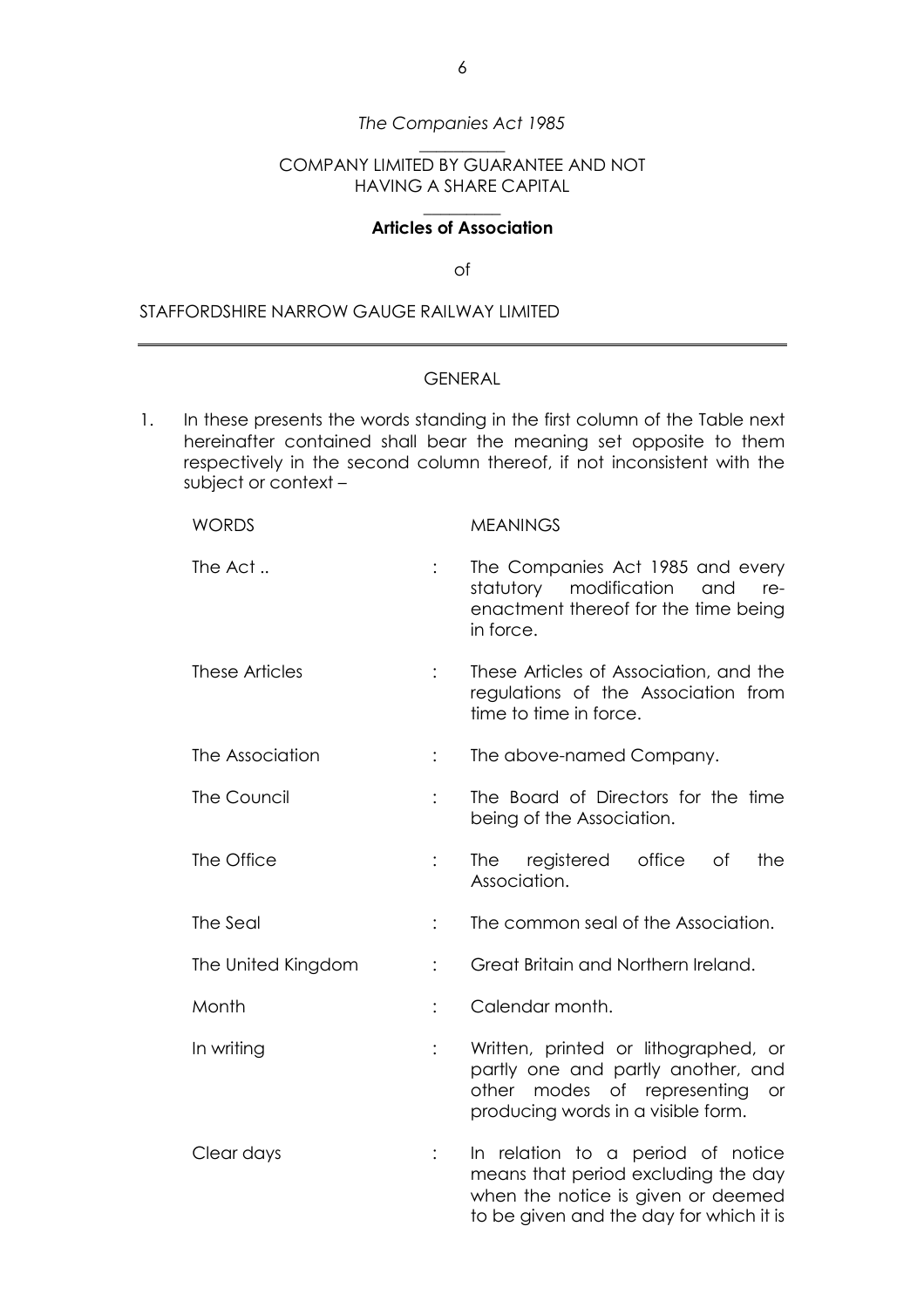given or on which it is to take effect.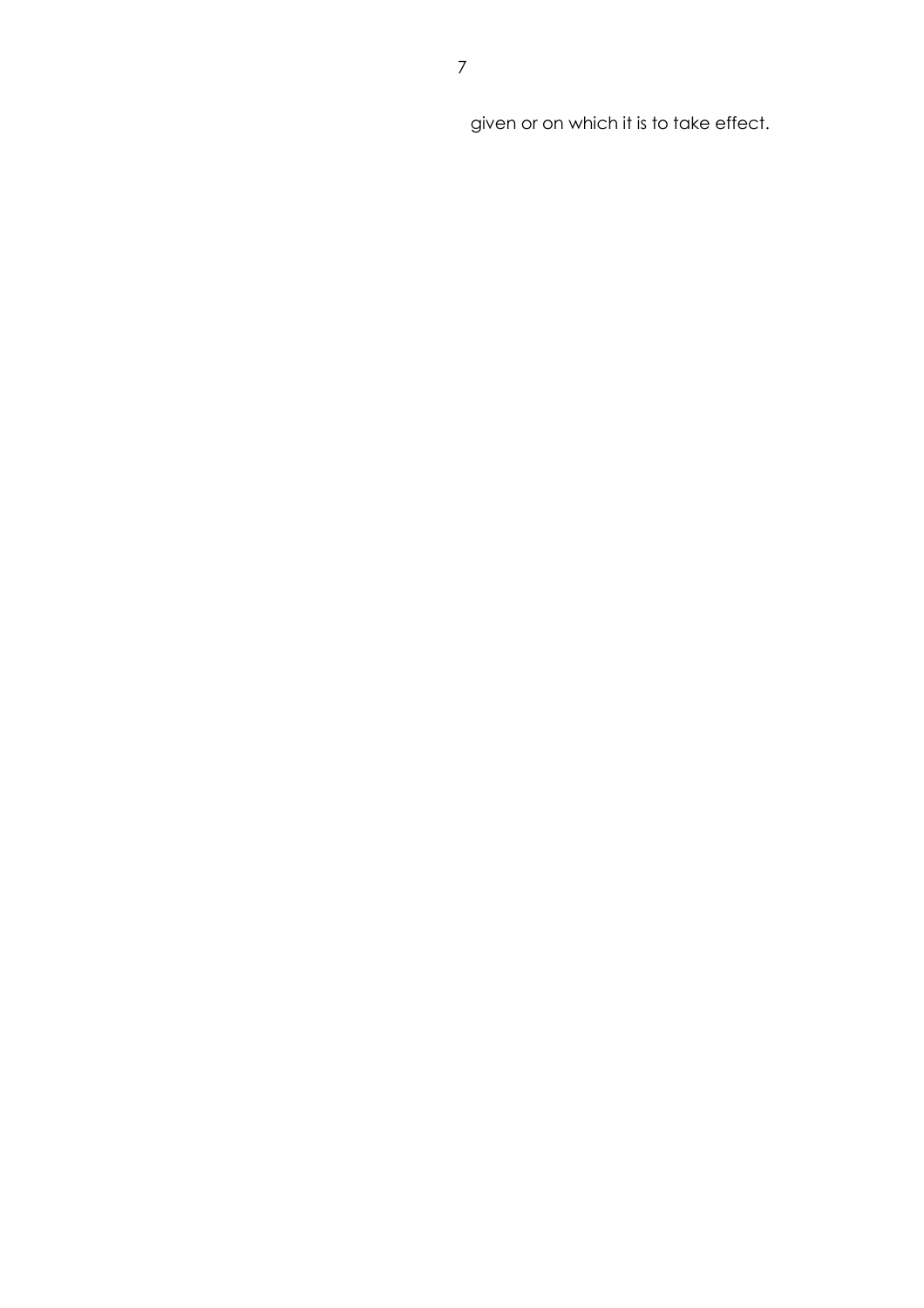And words importing the singular number only shall include the plural number, and vice versa.

 Words importing the masculine gender only shall include the feminine gender; and

Words importing persons shall include corporations.

 Subject as aforesaid, any words or expressions defined in the Act shall, if not inconsistent with the subject or context, bear the same meanings in the Articles.

- 2. The Association is established for the purposes expressed in the Memorandum of Association.
- 3. The subscribers to the Memorandum of Association and such other persons as the Council shall admit to membership in accordance with the Articles shall be members of the Association. No person shall be admitted as a member of the Association unless he is approved by the Council. Every person who wishes to become a member shall deliver to the Association an application for membership in such form as the Council require executed by him.
- 4. A member may at any time withdraw from the Association by giving at least seven clear days' notice to the Association. Membership shall not be transferable and shall cease on death.
- 5. to 8\* None

\* Note: - Insert here any special provisions as to subscriptions, rights of members, conditions of admission to and retirement from membership, etc., applicable to the particular case.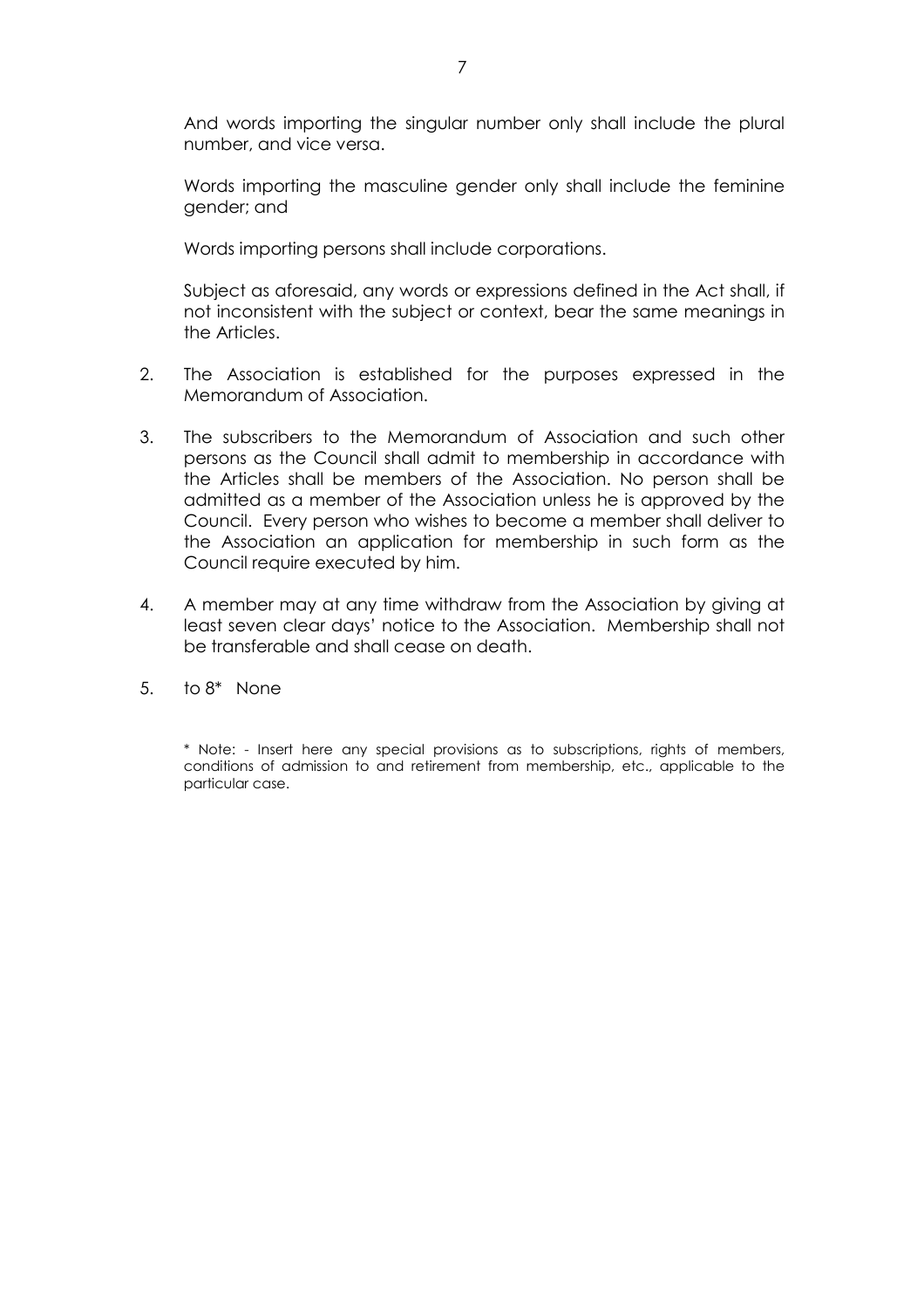#### GENERAL MEETINGS

- 9. The Association shall hold a General Meeting in every calendar year as its Annual General Meeting at such time and place as may be determined by the Council, and shall specify the meeting as such in the notices calling it, provided that every Annual General Meeting except the first shall be held not more than fifteen months after the holding of the last preceding Annual General Meeting, and that so long as the Association holds its first Annual General Meeting within eighteen months after its incorporation it need not hold it in the year of its incorporation or in the following year.
- 10. All General Meetings, other than Annual General Meetings, shall be called Extraordinary General Meetings.
- 11. The Council may whenever they think fit convene an Extraordinary General Meeting, and Extraordinary General Meetings shall also be convened on such requisition, or in default may be convened by such requisitionists, as provided by section 368 of the Act.
- 12. Twenty-one clear days' notice in writing at the least of every Annual General Meeting and of every meeting convened to pass a Special resolution, and fourteen clear days' notice in writing at the least of every other General Meeting, specifying the place, the day and the hour of meeting, and in the case of special business the general nature of that business, shall be given in manner hereinafter mentioned to such persons (including the Auditors) as are under these Articles or under the Act entitled to receive such notices from the Association; but with the consent of all the members having the right to attend and vote thereat, or of such proportion of them as is prescribed by the Act in the case of meetings other than Annual General Meetings, a meeting may be convened by such notice as those members may think fit.
- 13. The accidental omission to give notice of a meeting to, or the nonreceipt of such notice by, any person entitled to receive notice thereof shall not invalidate any resolution passed, or proceeding had, at any meeting.

#### PROCEEDINGS AT GENERAL MEETINGS

- 14. All business shall be deemed special that is transacted at an Extraordinary General Meeting, and all that is transacted at an Annual General Meeting shall also be deemed special, with the exception of the consideration of the income and expenditure account and balance sheet, and the reports of the Council and of the Auditors, the election of members of the Council in the place of those retiring, and the appointment of, and the fixing of the remuneration of, the Auditors.
- 15. No business shall be transacted at any General Meeting unless a quorum is present when the meeting proceeds to business. Save as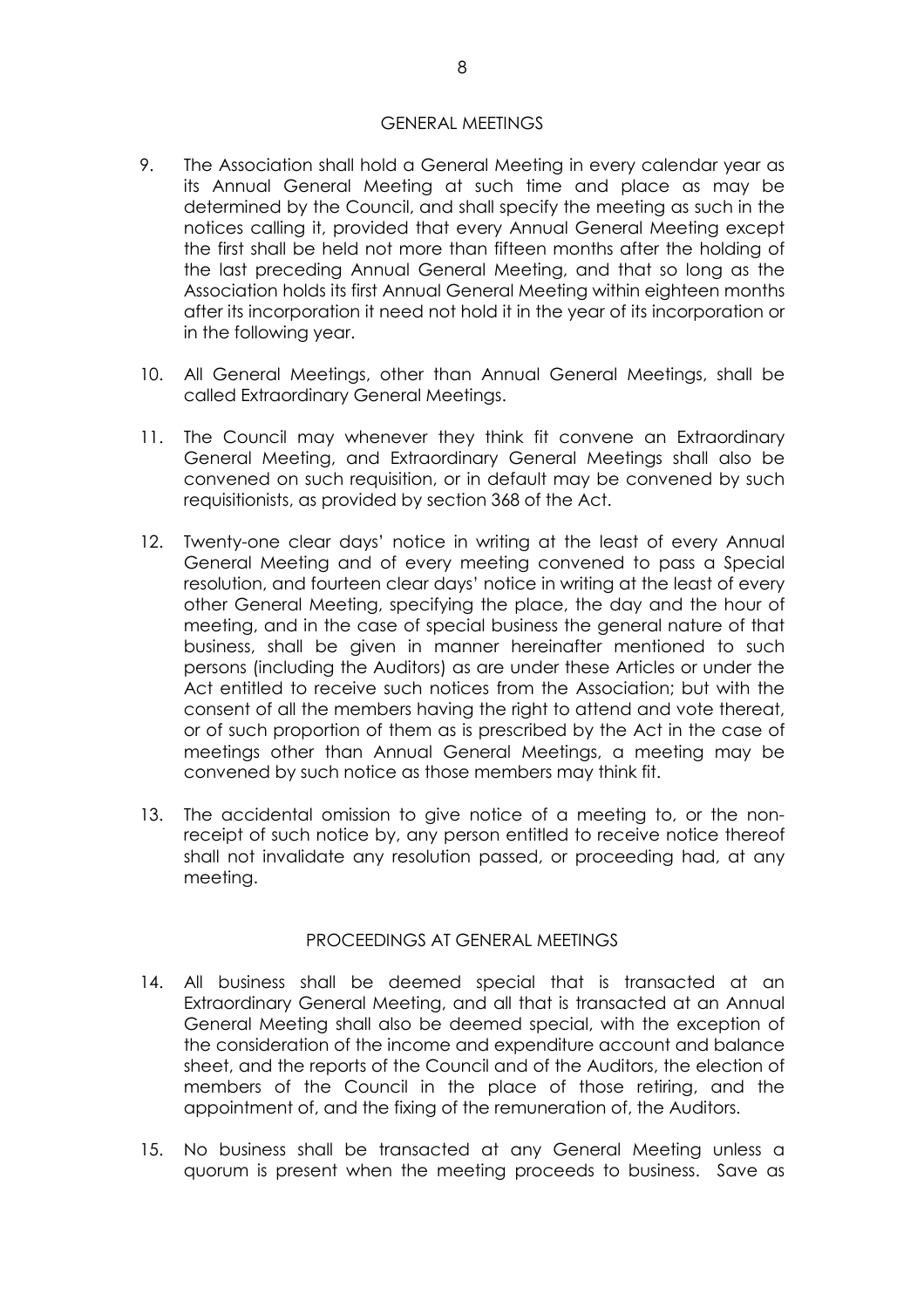herein otherwise provided [Ten] members personally present shall be a quorum. <sup>∗</sup>

- 16. If within half an hour from the time appointed for the holding of a General Meeting a quorum is not present, the meeting, if convened on the requisition of members, shall be dissolved. In any other case it shall stand adjourned to the same day in the next week, at the same time and place, or at such other place as the Council may determine.
- 17. The Chairman (if any) of the Council shall preside as Chairman at every General Meeting, but if there be no such Chairman, or if at any meeting he shall not be present within fifteen minutes after the time appointed for holding the same, or shall be unwilling to preside, the members present shall choose some member of the Council, or if no such member be present, or if all the members of the Council present decline to take the chair, they shall choose some member of the Association who shall be present to preside.
- 18. The Chairman may, with the consent of any meeting at which a quorum is present (and shall if so directed by the meeting) adjourn the meeting from time to time, and from place to place, but no business shall be transacted at any adjourned meeting other than business which might have been transacted at the meeting from which the adjournment took place. Whenever a meeting is adjourned for thirty days or more, notice of the adjourned meeting shall be given in the same manner as of an original meeting. Save as aforesaid, the members shall not be entitled to any notice of an adjournment, or of the business to be transacted at an adjourned meeting.
- 19. At any General Meeting a resolution put to the vote of the meeting shall be decided on a show of hands, unless a poll is, before or upon the declaration of the result of the show of hands, demanded by the Chairman or by at least [two] members present in person or by proxy,† or by a member or members present in person or by proxy and representing one-tenth of the total voting rights of all the members having the right to vote at the meeting, and unless a poll be so demanded a declaration by the Chairman of the meeting that a resolution has been carried, or carried unanimously or by a particular majority, or lost, or not carried by a particular majority, and an entry to that effect in the minute book of the Association shall be conclusive evidence of the fact without proof of the number or proportion of the votes recorded in favour of or against the resolution. The demand for a poll may be withdrawn.
- 20. Subject to the provisions of Article 21, if a poll be demanded in manner aforesaid, it shall be taken at such time and place, and in such manner, as the Chairman of the meeting shall direct, and the result of the poll shall be deemed to be the resolution of the meeting at which the poll was demanded.

 ∗ Amend as appropriate. Two is the minimum number of members who may comprise a quorum.

<sup>†</sup> Amend as appropriate. See section 373 of the Companies Act 1985.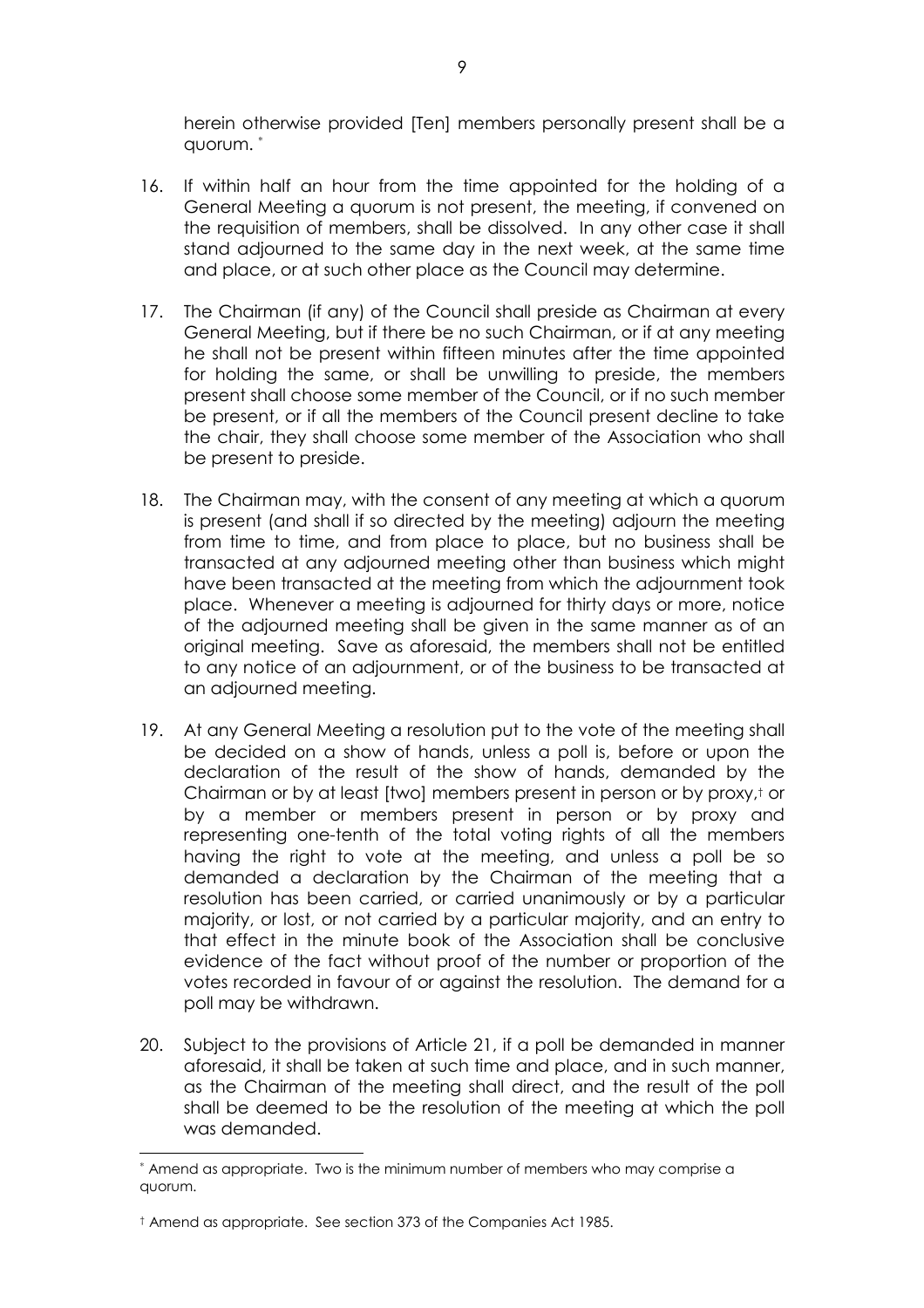- 21. No poll shall be demanded on the election of a Chairman of a meeting, or on any question of adjournment.
- 22. In the case of an equality of votes, whether on a show of hands or on a poll, the Chairman of the Meeting shall be entitled to a second casting vote.
- 23. The demand of a poll shall not prevent the continuance of a meeting for the transaction of any business other than the question on which a poll has been demanded.
- 24. Subject to the provisions of the Act a resolution in writing signed by all the members for the time being entitled to receive notice of and to attend and vote at General Meetings (or being corporations by their duly authorised representatives) shall be as valid and effective as if the same had been passed at a General Meeting of the Association duly convened and held.

## VOTES OF MEMBERS

- 25. Subject as hereinafter provided, every member shall have one vote.
- 26. Save as herein expressly provided, no member other than a member duly registered, who shall have paid every subscription and other sum (if any) which shall be due and payable to the Association in respect of his membership, shall be entitled to vote on any question either personally or by proxy, or as a proxy for another member, at any General Meeting.
- 27. No objection shall be raised to the qualification of any voter except at the meeting or adjourned meeting at which the vote objected to is tendered, and every vote not disallowed at the meeting shall be valid. Any objection made in due time shall be referred to the Chairman whose decision shall be final and conclusive.
- 28. Votes may be given on a poll either personally or by proxy. On a show of hands a member present only by proxy shall have no vote, but a proxy for a corporation may vote on a show of hands. A corporation may vote by its duly authorised representative appointed as provided by section 375 of the Act. A proxy need not be a member.\*
- 29. The instrument appointing a proxy shall be in writing under the hand of the appointor or his attorney duly authorised in writing, or if such appointor is a corporation under its common seal, if any, and, if none, then under the hand of some officer duly authorised in that behalf.
- 30. The instrument appointing a proxy and the power of attorney or other authority (if any) under which it is signed or a notarially certified or office

 $\overline{a}$ 

<sup>\*</sup> Note: - Very commonly no provision is made for proxies, and accordingly this group of Articles is modified. Section 372 (1) of the Companies Act 1985 does not apply to companies of this kind, unless the Articles otherwise provide. It is therefore permissible to provide that a proxy must be a member.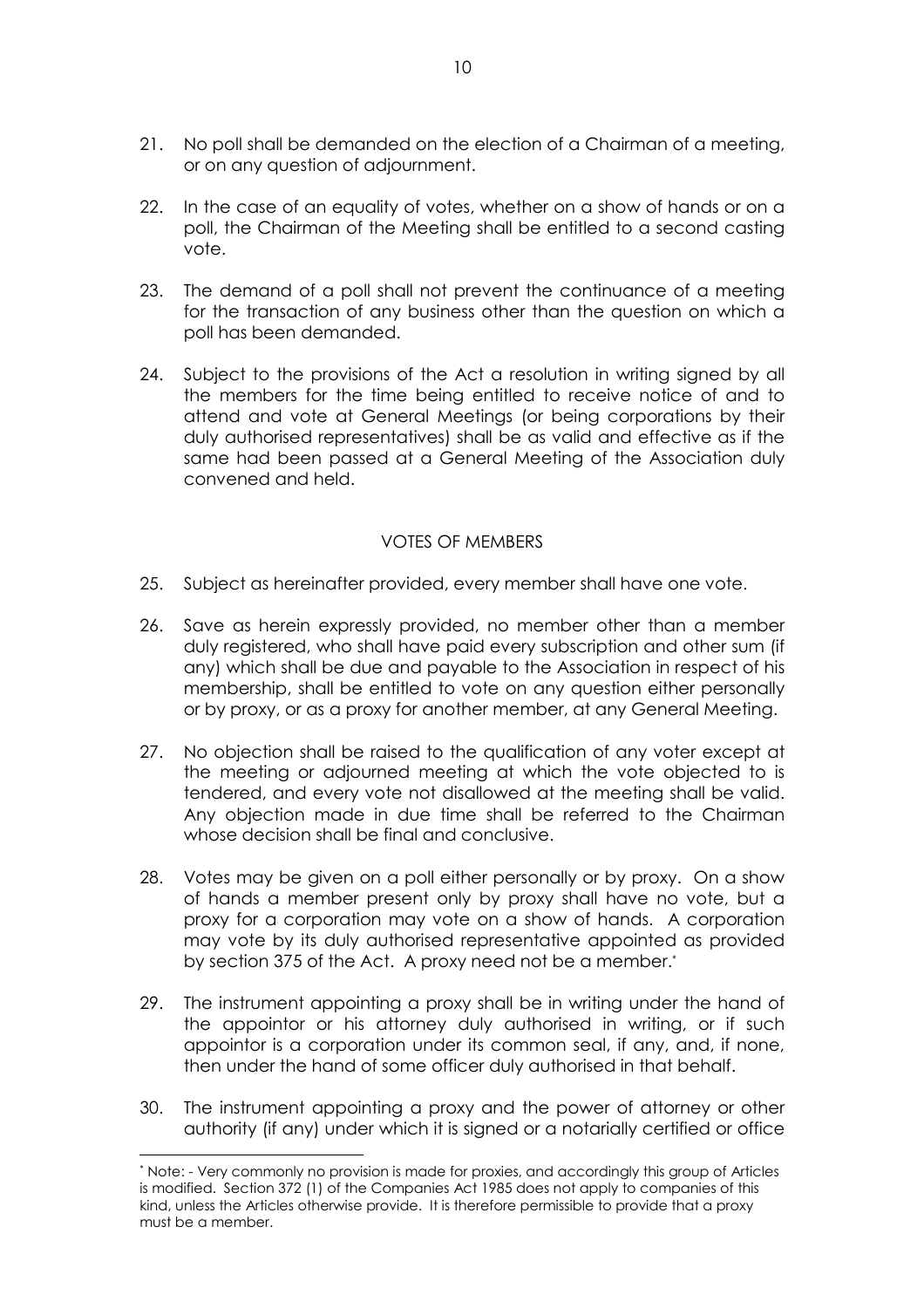copy thereof shall be deposited at the office not less than forty-eight hours before the time appointed for holding the meeting or adjourned meeting at which the person named in the instrument proposes to vote, or in the case of a poll not less than twenty-four hours before the time appointed for the taking of the poll, and in default the instrument of proxy shall not be treated as valid. No instrument appointing a proxy shall be valid after the expiration of twelve months from the date of its execution.

- 31. A vote given in accordance with the terms of an instrument of proxy shall be valid notwithstanding the previous death or insanity of the principal or revocation of the proxy or of the authority under which the proxy was executed, provided that no intimation in writing of the death, insanity or revocation as aforesaid shall have been received at the office before the commencement of the meeting or adjourned meeting at which the proxy is used.
- 32. Any instrument appointing a proxy shall be in the following form or as near thereto as circumstances will admit –

|                           | $\blacksquare$                                           | $\mathbf{r}$ |
|---------------------------|----------------------------------------------------------|--------------|
| $\mathbf{u}_{\mathbf{L}}$ |                                                          | $\mathbf{r}$ |
|                           | "of                                                      | $\mathbf{r}$ |
|                           | "a member of                                             | $\mathbf{r}$ |
|                           | "hereby appoint                                          |              |
| $\prime$                  | "of                                                      |              |
|                           | "and failing him,                                        | ,            |
| $\prime$                  |                                                          |              |
|                           | "of                                                      |              |
|                           | "as my proxy to vote for me on my behalf at the "[Annual |              |
|                           | Extraordinary, General Meeting of the "Association to be |              |
|                           | held on                                                  |              |
|                           | "19, and at any adjournment thereof.                     |              |
|                           |                                                          |              |
|                           | "Signed on<br>$11**$                                     |              |
|                           |                                                          |              |

 The instrument appointing a proxy shall be deemed to confer authority to demand or join in demanding a poll.

## COUNCIL OF MANAGEMENT †

33. Until otherwise determined by a General Meeting, the number of the members of the Council shall not be less than four nor more than twelve.

 $\overline{a}$ \* Table C adopts an alternative form of proxy contained in Regulation 61 of Table A, which in terms provides for a vote in favour of or against the resolution to be proposed. This can be added here if desired.

<sup>†</sup> Very commonly special arrangements are made as to the constitution and appointment of the Council, in which case Articles 33 to 35 and the Articles as to rotation will be superseded. They are inserted here only tentatively.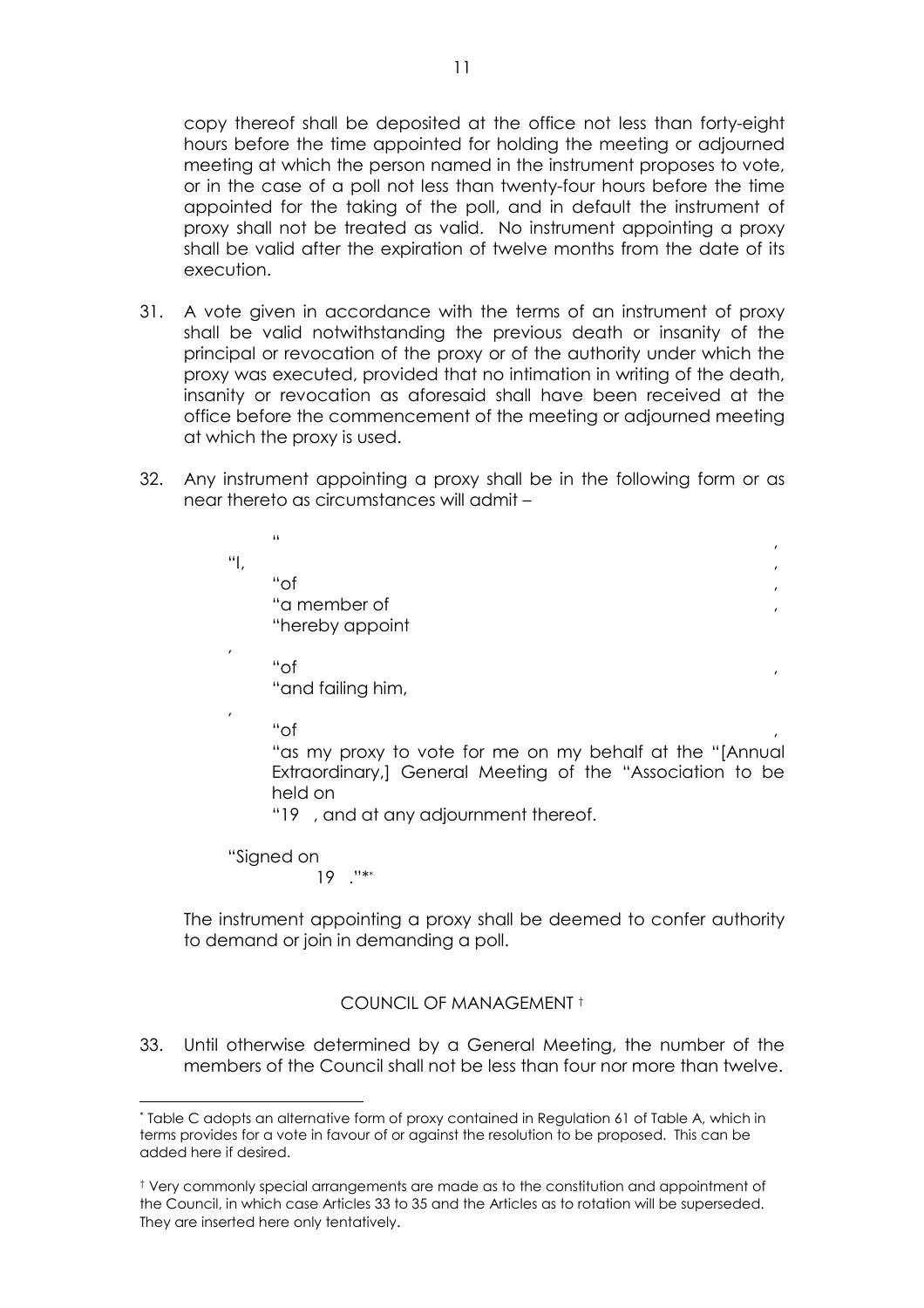- 34. The first members of the Council shall be as named in the Statement delivered to the Registrar of Companies pursuant to section 10 of the Act.
- 35. The Council may from time to time and at any time appoint any member of the Association as a member of the Council, either to fill a casual vacancy or by way of addition to the Council, provided that the prescribed maximum be not thereby exceeded. Any member so appointed shall retain his office only until the next Annual General Meeting, but he shall then be eligible for re-election.
- 36. No person who is not a member of the Association shall in any circumstances be eligible to hold office as a member of the Council.

## POWERS OF THE COUNCIL

- 37. The business of the Association shall be managed by the Council who may pay all such expenses of, and preliminary and incidental to, the promotion, formation, establishment and registration of the Association as they think fit, and may exercise all such powers of the Association, and do on behalf of the Association all such acts as may be exercised and done by the Association, and as are not by the Act or by the Articles required to be exercised or done by the Association in General Meeting, subject nevertheless to any regulations of the Articles, to the provisions of the Act and to such regulations, being not inconsistent with the aforesaid regulations or provisions, as may be prescribed by the Association in General Meeting; but no regulation made by the Association in General Meeting shall invalidate any prior act of the Council which would have been valid if such regulation had not been made.
- 38. The members for the time being of the Council may act notwithstanding any vacancy in their body; provided always that in case the members of the Council shall at any time be or be reduced in number to less than the minimum number prescribed by or in accordance with the Articles, it shall be lawful for them to act as the Council for the purpose of admitting persons to membership of the Association, filling up vacancies in their body, or of summoning a General Meeting, but not for any other purpose.

## SECRETARY

39. Subject to the provisions of the Act the Secretary shall be appointed by the Council for such time at such remuneration and upon such conditions as they may think fit, and any Secretary so appointed may be removed by them. The provisions of sections 283 and 284 of the Act shall apply and be observed. The Council may from time to time by resolution appoint an assistant or deputy Secretary, and any person so appointed may act in place of the Secretary if there be no Secretary or no Secretary capable of acting.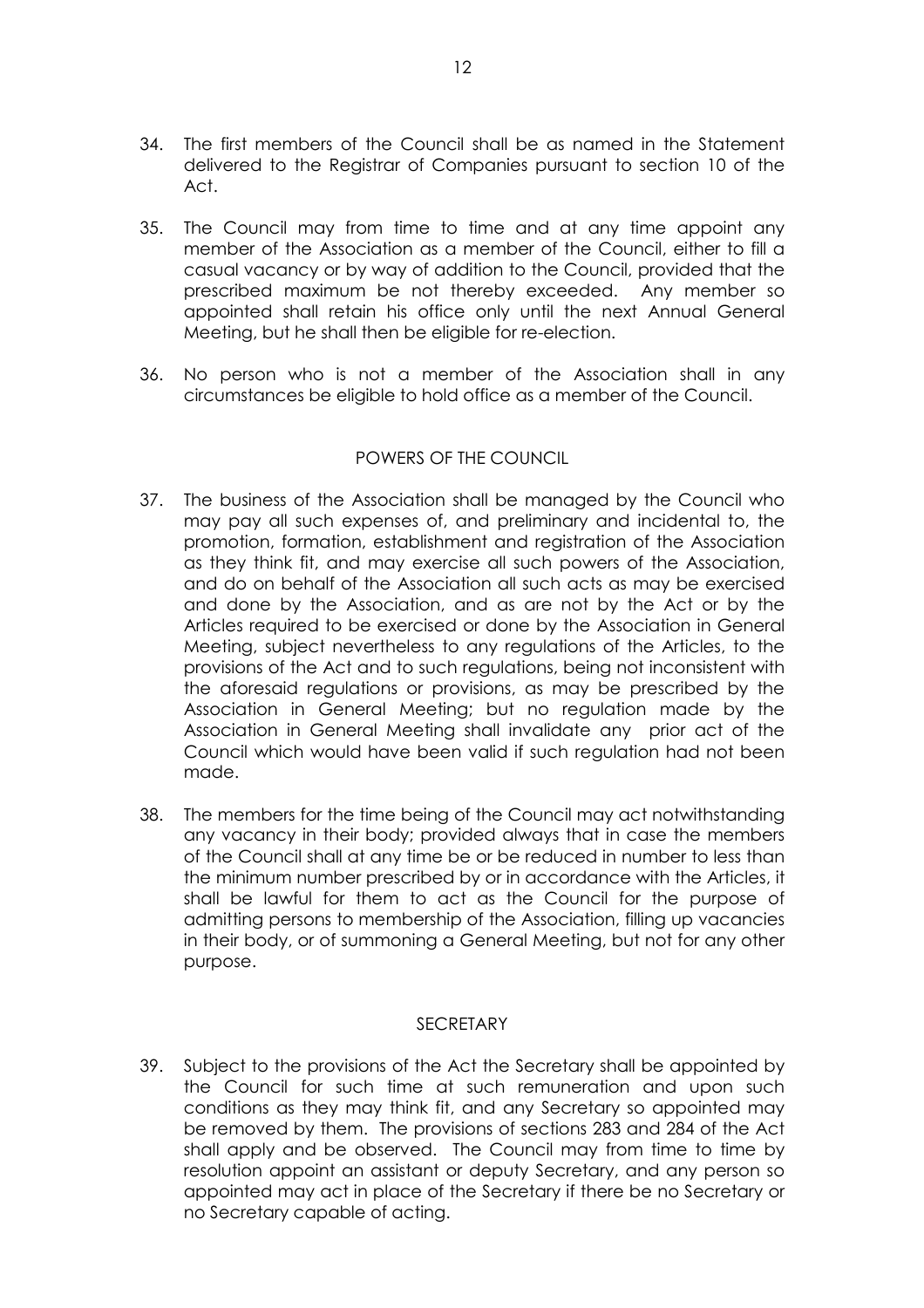## THE SEAL

40. The seal of the Association shall not be affixed to any instrument except by the authority of a resolution of the Council, and in the presence of at least two\* members of the Council and of the Secretary, and the said members and Secretary shall sign every instrument to which the seal shall be so affixed in their presence, and in favour of any purchaser or person bona fide dealing with the Association such signatures shall be conclusive evidence of the fact that the seal has been properly affixed.

# DISQUALIFICATION OF MEMBERS OF THE COUNCIL

- 41. The office of a member of the Council shall be vacated
	- (A) If he becomes bankrupt or makes any arrangement or composition with his creditors generally.
	- (B) If he becomes of unsound mind.
	- (C) If he ceases to be a member of the Association.
	- (D) If by notice in writing to the Association he resigns his office.
	- (E) If he ceases to hold office by virtue of any provision of the Act or he becomes prohibited by law from being a Director of a Company.

## ROTATION OF MEMBERS OF THE COUNCIL

- 42. At the first Annual General Meeting and at the Annual General Meeting to be held in every subsequent year, one-third of the members of the Council for the time being, or if their number is not a multiple of three then the number nearest to one-third, shall retire from office.
- 43. The members of the Council to retire shall be those who have been longest in office since their last election or appointment. As between members of equal seniority, the members to retire shall in the absence of agreement be selected from among them by lot. The length of time a member has been in office shall be computed from his last election or appointment. A retiring member of the Council shall be eligible for reelection.
- 44. The Association may, at the meeting at which a member of the Council retires in manner aforesaid, fill up the vacated office by electing a person thereto, and in default the retiring member shall, if offering himself for re-election, be deemed to have been re-elected, unless at such meeting it is expressly resolved not to fill such vacated office, or

 $\overline{a}$ 

<sup>\*</sup> See, however, section 74 of the Law of Property Act 1925.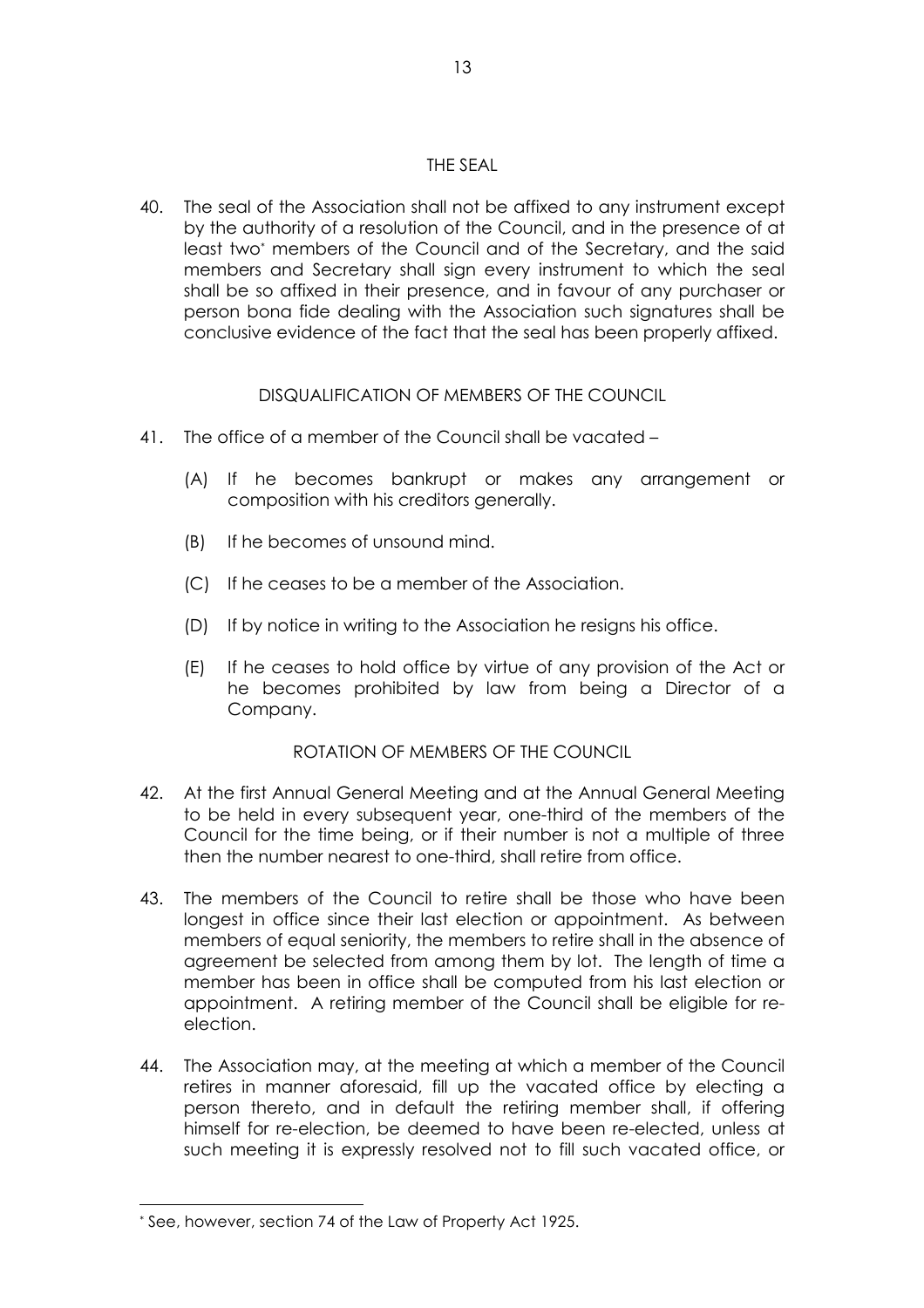unless a resolution for the re-election of such member shall have been put to the meeting and lost.

- 45. No person not being a member of the Council retiring at the meeting shall, unless recommended by the Council for election, be eligible for election to membership of the Council at any General Meeting, unless within the prescribed time before the day appointed for the meeting there shall have been given to the Secretary notice in writing, by some member duly qualified to be present and vote at the meeting for which such notice is given, of his intention to propose such person for election, and also notice in writing, signed by the person to be proposed, of his willingness to be elected. The prescribed time above mentioned shall be such that, between the date when the notice is served, or deemed to be served, and the day appointed for the meeting there shall be not less than four nor more than twenty-eight intervening days.
- 46. The Association may from time to time in General Meeting increase or reduce the number of members of the Council, and determine in what rotation such increased or reduced number shall go out of office, and may make the appointments necessary for effecting any such increase.
- 47. In addition and without prejudice to the provisions of section 303 of the Act, the Association may by Extraordinary Resolution remove any member of the Council before the expiration of his period of office, and may by an Ordinary Resolution appoint another qualified member in his stead; but any person so appointed shall retain his office so long only as the member in whose place he is appointed would have held the same if he had not been removed.

## PROCEEDINGS OF THE COUNCIL

- 48. The Council may meet together for the dispatch of business, adjourn and otherwise regulate their meetings as they think fit, and determine the quorum necessary for the transaction of business. Unless otherwise determined, [four]\* shall be a quorum. Questions arising at any meeting shall be decided by a majority of votes. In case of an equality of votes the Chairman shall have a second or casting vote.
- 49. A member of the Council may, and on the request of a member of the Council the Secretary shall, at any time, summon a meeting of the Council by notice served upon the several members of the Council. A member of the Council who is absent from the United Kingdom shall not be entitled to notice of a meeting.
- 50. The Council shall from time to time elect a Chairman who shall be entitled to preside at all meetings of the Council at which he shall be present, and may determine for what period he is to hold office, but if no such Chairman be elected, or if at any meeting the Chairman be not present within five minutes after the time appointed for holding the

 $\overline{a}$ \* Amend as appropriate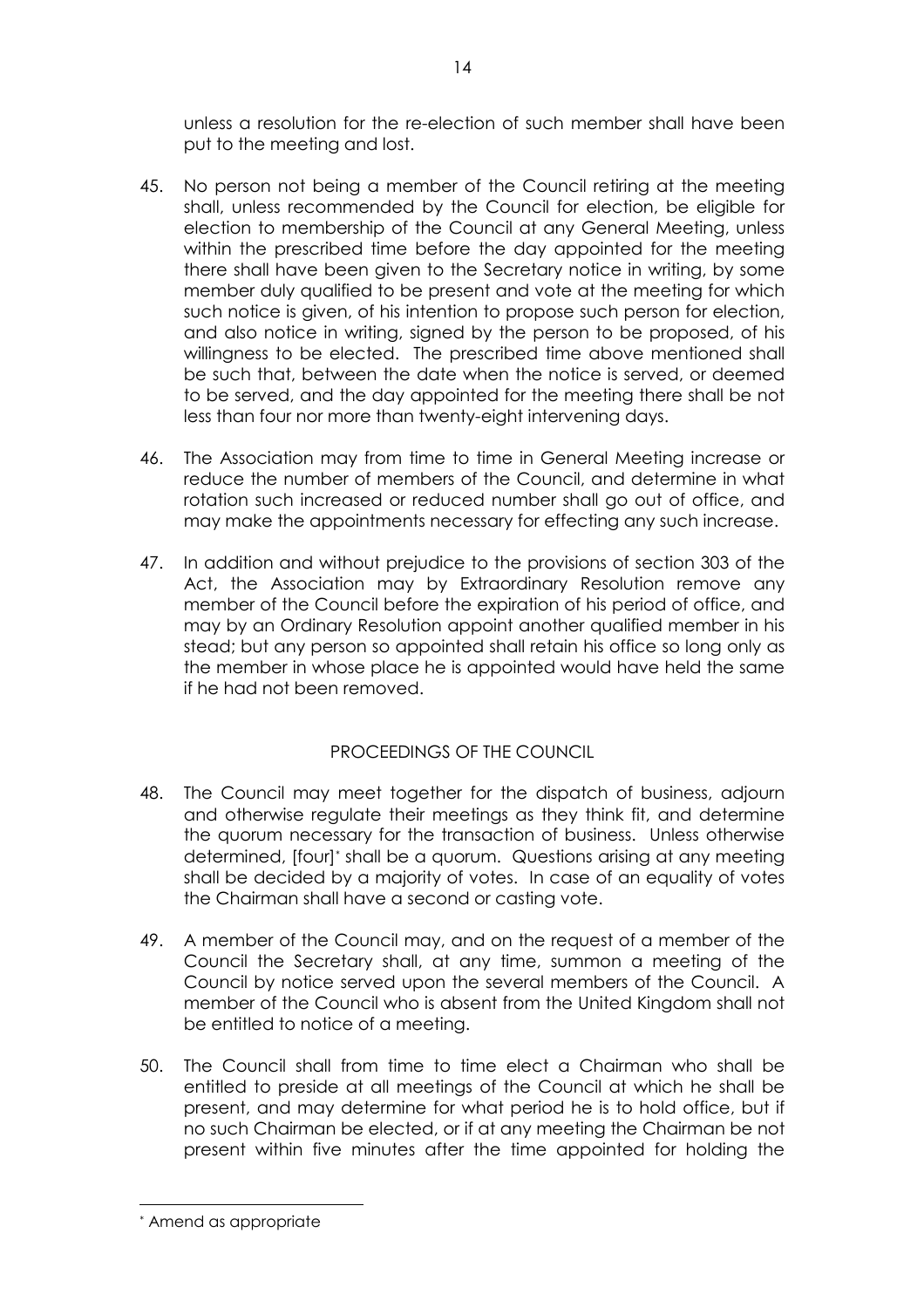meeting and willing to preside, the members of the Council present shall choose one of their number to be Chairman of the meeting.

- 51. A meeting of the Council at which a quorum is present shall be competent to exercise all the authorities, powers and discretions by or under the regulations of the Association for the time being vested in the Council generally.
- 52. The Council may delegate any of their powers to committees consisting of such member or members of the Council as they think fit, and any committee so formed shall, be made up in such a way that members of the Council shall be in the majority and shall, in the exercise of the powers so delegated, conform to any regulations imposed on it by the Council. The meetings and proceedings of any such committee shall be governed by the provisions of the Articles for regulating the meetings and proceedings of the Council so far as applicable and so far as the same shall not be superseded by any regulations made by the Council.
- 53. All acts bona fide done by any meeting of the Council or of any committee of the Council, or by any person acting as a member of the Council, shall, notwithstanding it be afterwards discovered that there was some defect in the appointment or continuance in office of any such member or person acting as aforesaid, or that they or any of them were disqualified, be as valid as if every such person had been duly appointed or had duly continued in office and was qualified to be a member of the Council.
- 54. The Council shall cause proper minutes to be made of all appointments of officers made by the Council and of the proceedings of all meetings of the Association and of the Council and of committees of the Council, and all business transacted at such meetings, and any such minutes of any meetings, if purporting to be signed by the Chairman of such meeting, or by the Chairman of the next succeeding meeting, shall be sufficient evidence without any further proof of the facts therein stated.
- 55. A resolution in writing signed by all the members for the time being of the Council or of any committee of the Council who are entitled to receive notice of a meeting of the Council or of such committee shall be as valid and effectual as if it had been passed at a meeting of the Council or of such committee duly convened and constituted.

# **ACCOUNTS**

- 56. The Council shall cause accounting records to be kept in accordance with the requirements of the Act.
- 57. The accounting records shall be kept at the office, or, subject to the provisions of the Act, at such other place or places as the Council shall think fit, and shall always be open to the inspection of the officers of the Association.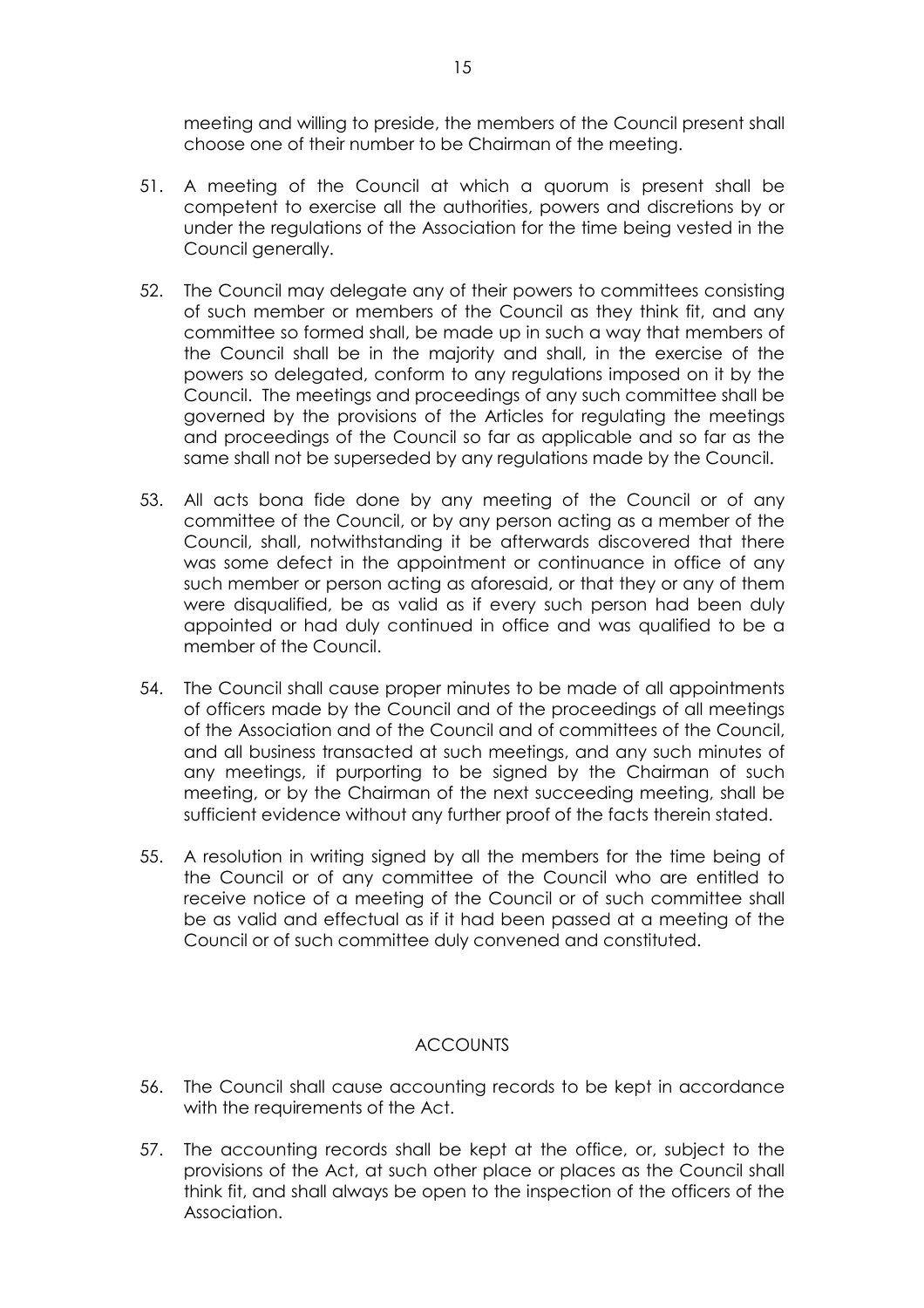- 58. The Council shall from time to time determine whether and to what extent and at what times and places and under what conditions or regulations the accounting records of the Association or any of them shall be open to the inspection of members not being officers of the Association, and no member (not being an officer) shall have any right of inspecting any accounting records or other book or document of the Association except as conferred by statute or authorised by the Council or by the Association in General Meeting.
- 59. At the Annual General Meeting in every year the Council shall in accordance with the provisions of the Act and the Charities Act 1993 lay before the Association an income and expenditure account for the period since the last preceding accounting reference date or (in the case of the first account) since the incorporation of the Association together with a proper balance sheet made up as at the same date. Every such balance sheet shall be accompanied by proper reports of the Council, and copies of such account, balance sheet and reports (all of which shall be framed in accordance with any statutory requirements for the time being in force) and of any other documents required by law to be annexed or attached thereto or to accompany the same shall not less than twenty-one clear days before the date of the meeting at which they are to be laid be delivered or sent by post to all persons entitled to receive notices of General Meetings in accordance with section 240 of the Act in the manner in which notices are hereinafter directed to be served.
- 60 Not used
- 61 Not used

## **NOTICES**

62. A notice may be served by the Association upon any member, either personally or by sending it through the post in a prepaid letter, addressed to such member at his registered address as appearing in the register of members.